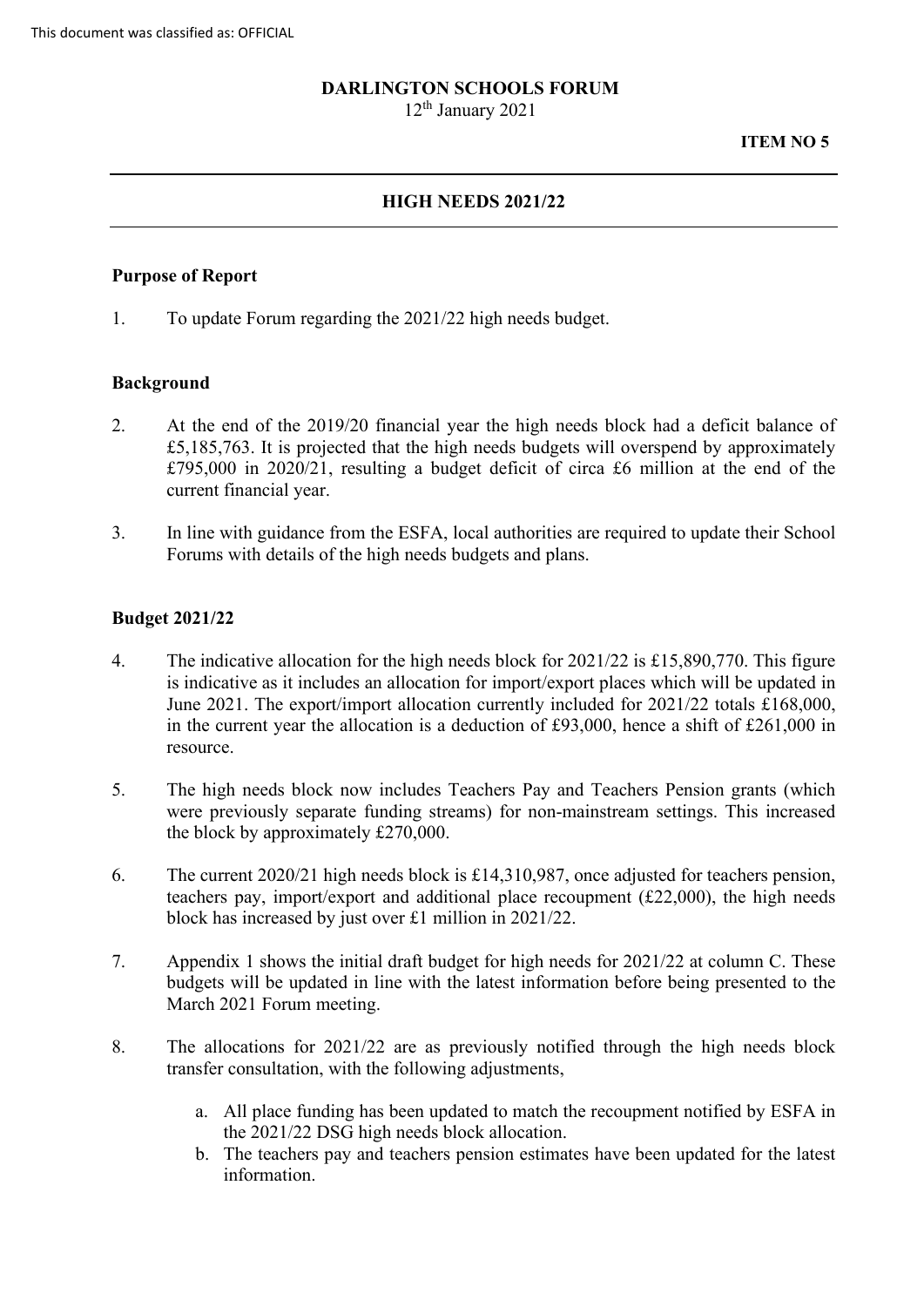- c. Independent and out of area specialist placements, have been updated to reflect the latest budget projections and are based on current placements continuing for all of 2021/22. Although there will be changes to placements, the budget has been shown in full as the reductions are reflected within the new SEMH unit savings.
- d. Post 16 Top Ups, have been updated to reflect the latest budget projections and are based on current placements continuing for all of 2021/22. Although there will be changes to placements, the budget has been shown in full as the reductions are reflected within the new SEMH unit savings.
- previously notified to Forum, however the specifics of the invest to save opportunities may change in line with current service needs, following the review e. Invest to save initiatives have been reprofiled over three years to reflect when expenditure is expected to take place. The schemes reflected here are as of needs.
- f. The projected 2020/21 year end budget deficit has been updated for the latest projection as per agenda item 3.
- g. The autism outreach budget has increased in line with Forum's October 2020 decision.
- £15,890,770, giving an in-year shortfall of £744,133. Forum were requested to support a 9. The budgeted total expenditure for 2021/22 is £16,634,903 against a high needs block of transfer of £332,375 at agenda item 4, which has been included within the 2021/22 high needs budget. If approved, this will make the adjusted in-year budget gap £411,758.
- Primary and Rise Carr College in the autumn of 2021. It is projected that these two units locations. Once these savings are taken into account the high needs budget is projected to have a shortfall of £80,758 in 2021/22. 10. The high needs recovery plan will see two new high needs facilities opening at Redhall will provide savings as pupils are placed into those settings rather than at out of area

# **High Needs Update**

11. A verbal update will be given regarding the latest high needs developments.

# **Budget Deficit Position**

- 12. As reported to Forum in October, the School and Early Years regulations require the Secretary of State. These regulations are continuing in 2021/22. Local Authority to carry forward deficits on their DSG to be set against the next years DSG or the future years DSG allocations. Local authorities are no longer allowed to offset DSG deficits against their own general fund resources, without the approval of the
- DSG to submit a recovery plan to the department to show how the deficit would be budget into line on an in-year basis. This plan was approved by ESFA. 13. In 2019/20 the DfE required all local authorities with a deficit of 1% or more on their recovered. This Local Authority submitted a Dedicated Schools Grant (DSG) recovery plan to the Education Skill Funding Agency (ESFA) with plans to bring the high needs
- budget into line on an in-year basis. This plan was approved by ESFA.<br>14. The requirement to submit a plan was removed at the end on 2019/20, however the conditions of the DSG grant require any authority with a deficit to have a plan for managing its DSG account, which School Forum are required to be updated upon. In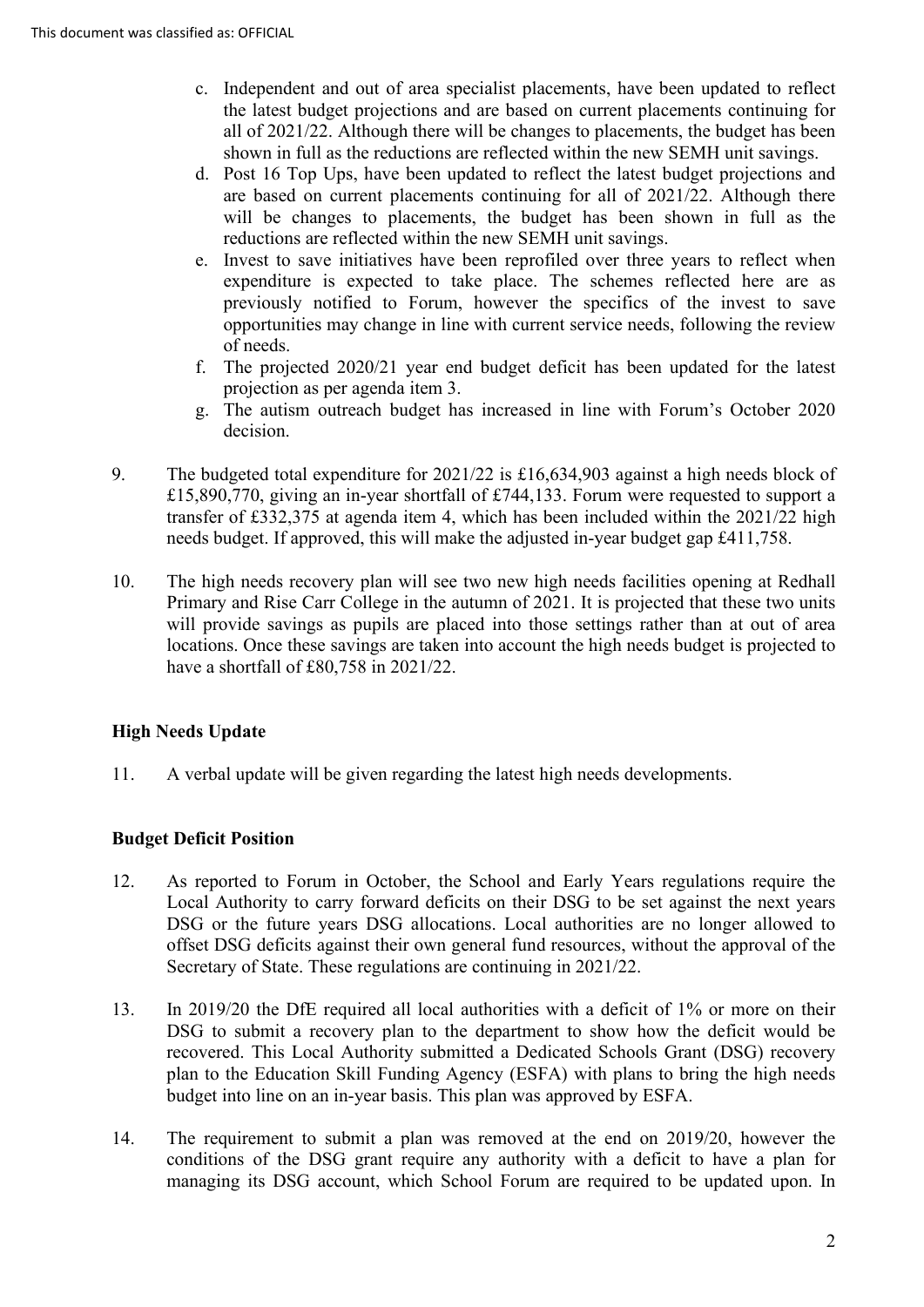addition, DfE can require details of progress against the plan or further information regarding high needs planning at their request.

- 15. The DfE recognises that some local authorities will not be able to pay off historic deficits on the DSG over the next few years. In these cases the department will work together with that local authority to agree a plan of action to enable the deficit to be recovered over time.
- 16. In all cases the DfE expects that the Local Authority's management plans will focus on how they will bring spending in-year, in line within the resources for that year.
- how they will bring spending in-year, in line within the resources for that year.<br>17. The department will require evidence and have created a template to assist local authorities with planning and to meet the DfE requirements. Forum will be briefed regarding the new DfE template at this meeting, however as the template is a large file it has not been circulated within these Forum papers. The template will however be demonstrated in summary to Forum members at this meeting.
- position and plans regarding DSG and in particular, high needs budgets. The template is 18. The template includes 20 differing pages, which capture the Local Authority's budget a working document and is to be updated on a regular basis as service and expenditure changes.
- local data (e.g. numbers of children, EHCP's etc.) and graphical data. 19. The template provides financial information, but also includes narratives of actions taken,
- 20. The most up to date template will be shared with Forum at all future meetings.
- 21. Attached at appendix 1 is the current Darlington high needs recovery plan. This plan will be subsumed into the DFE template for future reporting purposes.
- 22. The attached plan shows the projected expenditure on high needs which was shared within the high needs block transfer consultation and has been updated as per paragraph 8 above.
- 23. In order not to duplicate savings, all expenditure included in 2021/22 has been flatlined for the two following years (2022/23 and 2023/24), with the exception of the School Forum officer (which includes a pay award), the invest to save initiatives and the new high needs capacity.
- these will be offset by assumed inflationary increases in the high needs block for the 24. Although there will be inflationary uplifts within the expenditure areas, it is assumed that future. No growth has been built into any of the budgets for increasing demand at this stage. This is a risk within the current plan, however through the SEN strategy it is assumed at this point that demand will be manged within the current funding envelope.
- future as has been the case in 2020/21 and 2021/22. For prudence the high needs resources will result in a more advantageous budget position, on the assumption that 25. At present no information has been provided regarding the value of the high needs block for 2022/23 onwards. It is therefore unknown if the block will see large increases in the allocation has been flatlined at the same value in future years, meaning any increase in savings within the plan are delivered and that growth is manged within resource. (Note